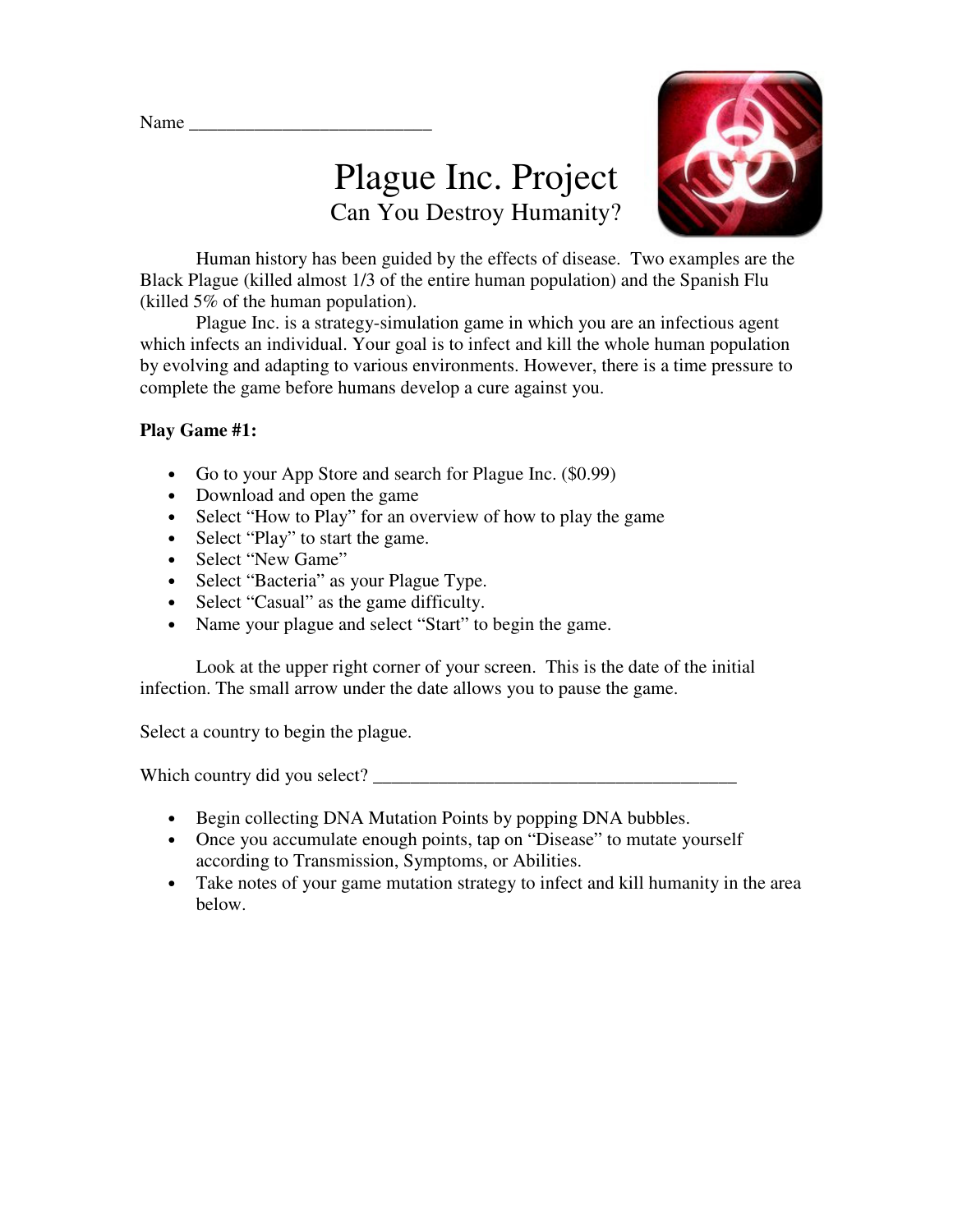

2. How many "Days" did your game last?

3. What was your score?

4. Did you have an initial strategy of how you would use your DNA points to mutate and kill humanity? If so, what was your strategy?

### **Before you play again, consider the following…**

All of the decisions you make have a trade-off. Picking a wealthy country as your first target is difficult to spread disease the quickly but allows you to score many DNA points, helping you get some valuable upgrades before people begin to take notice. It's also easier to spread sickness around the globe from a country like the US since there are a lot of land and sea trade routes to other locations, versus a country like Algeria, which can only spread your disease to neighboring countries. Islands are also really tough infect but that can also be an advantage. Infecting an island in the beginning can guarantee everyone has it before you spread outward, effectively guaranteeing that any ships or planes departing your newly conquered nation will help your cause. You should also consider the country's environment (warm, cool or temperate).

1. Which country did you use in Game #1? \_\_\_\_\_\_\_\_\_\_\_\_\_\_\_\_\_\_\_\_\_\_\_\_\_\_\_\_\_

2. Which country will you start with in Game #2? \_\_\_\_\_\_\_\_\_\_\_\_\_\_\_\_\_\_\_\_\_\_\_\_\_\_\_\_\_\_\_

3. Why?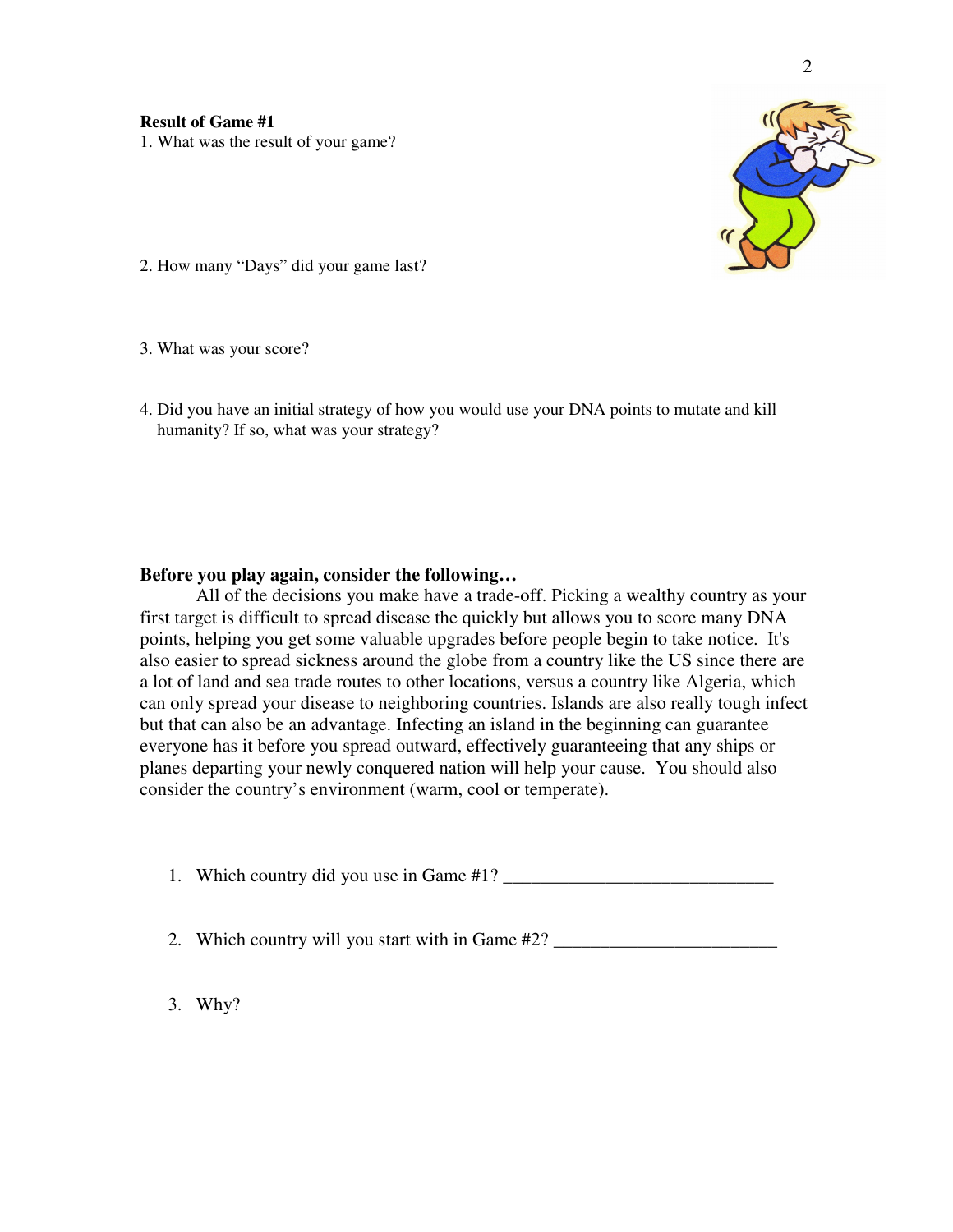#### Use DNA Points for Mutations

 After selecting your initial country, your "patient zero" will then start to infect other humans. As your disease spreads, you get DNA points through clickable bubbles that let you add new symptoms or traits to your fledgling microorganism. Each of these decisions carries with it certain costs and benefits. You can choose to use your DNA points on;

Transmission: How it is transmitted from person to person. Symptoms: How it affects the person's health. Abilities: How it avoids destruction due to environmental or scientific research.

 Some choices increase "infectivity," making it easier to spread your disease throughout the world in certain conditions, whereas others add symptoms to weaken hosts and destabilize civilization a bit faster.

 These upgrades also draw attention from humans, ultimately leading to your discovery and a race to find a cure. From that point on, the populace tends to respond appropriately to your choices. For example, picking up tissue necrosis and hemorrhagic fever as symptoms causes people to die en masse in some of the most horrible ways imaginable. The game incentivizes this by rewarding you with even more DNA points to spend on further upgrades. However, that pairing of symptoms is so horrific that the general population mobilizes every available scientist and doctor to work out a cure.

- 4. What was your strategy regarding the use of your DNA points in Game #1? (Was your priority Transmission, Symptoms, Abilities?)
- 5. Did your strategy work in Game #1? Explain
- 6. What will be your strategy for Game #2? Explain

Human health can be remarkably fragile, but they are not without defenses. Once doctors recognize the infection and figure out how to eradicate your disease, funding towards a cure will ensue and the plague could be eradicated in a matter of days or weeks. You have to be able to infect humanity without killing them too quickly. Killing humanity too quickly will not allow you to infect others.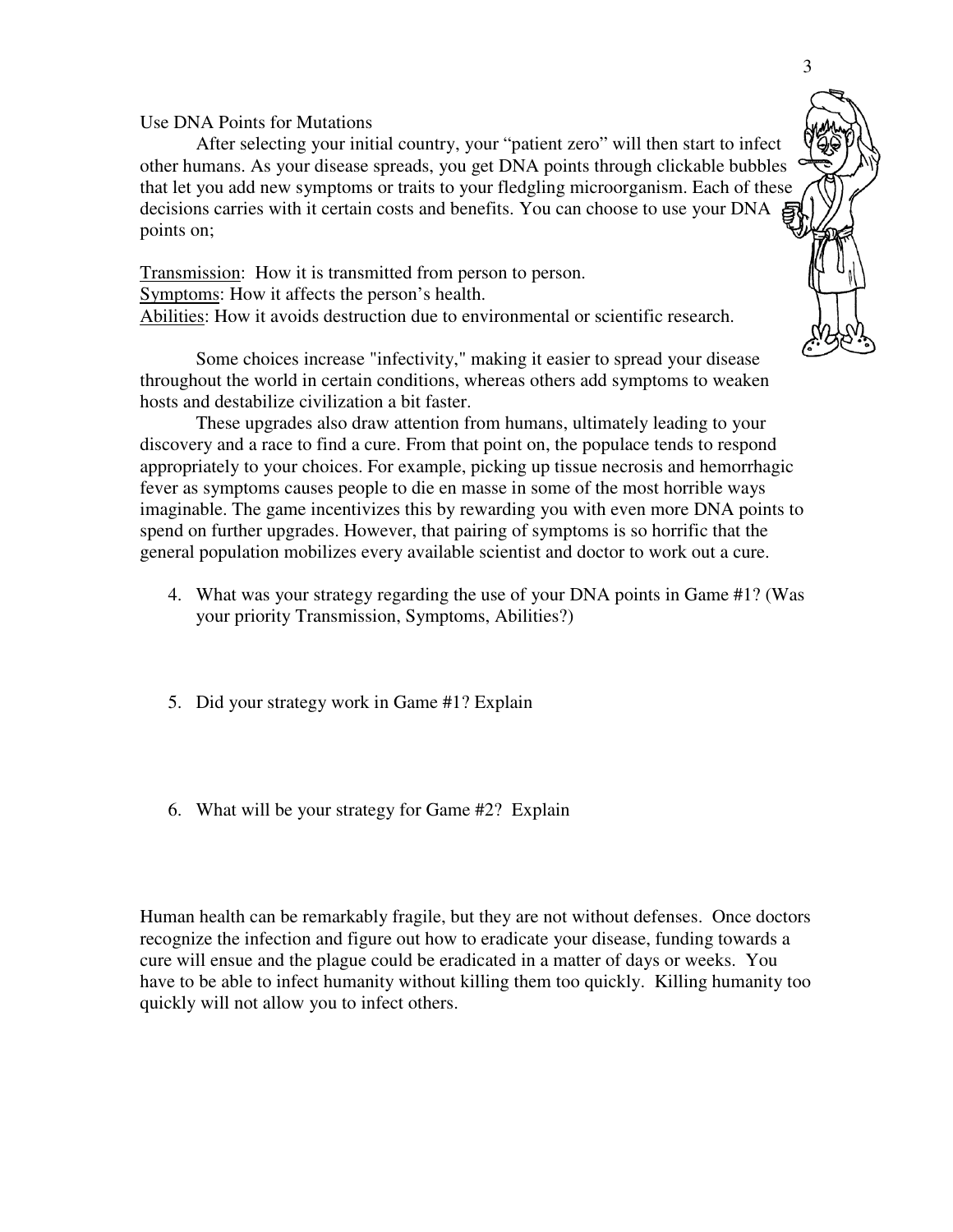**Start Game #2** 

Initial Country \_\_\_\_\_\_\_\_\_\_\_\_\_\_\_\_\_\_\_\_\_\_\_\_\_\_\_\_\_

1. What was the result of Game #2?



2. Did your strategy work to kill off humanity in Game #2? Why?

3. Did your strategy change throughout the game? If yes, how?

- 4. How many "Days" did Game #2 last?
- 5. What was your score?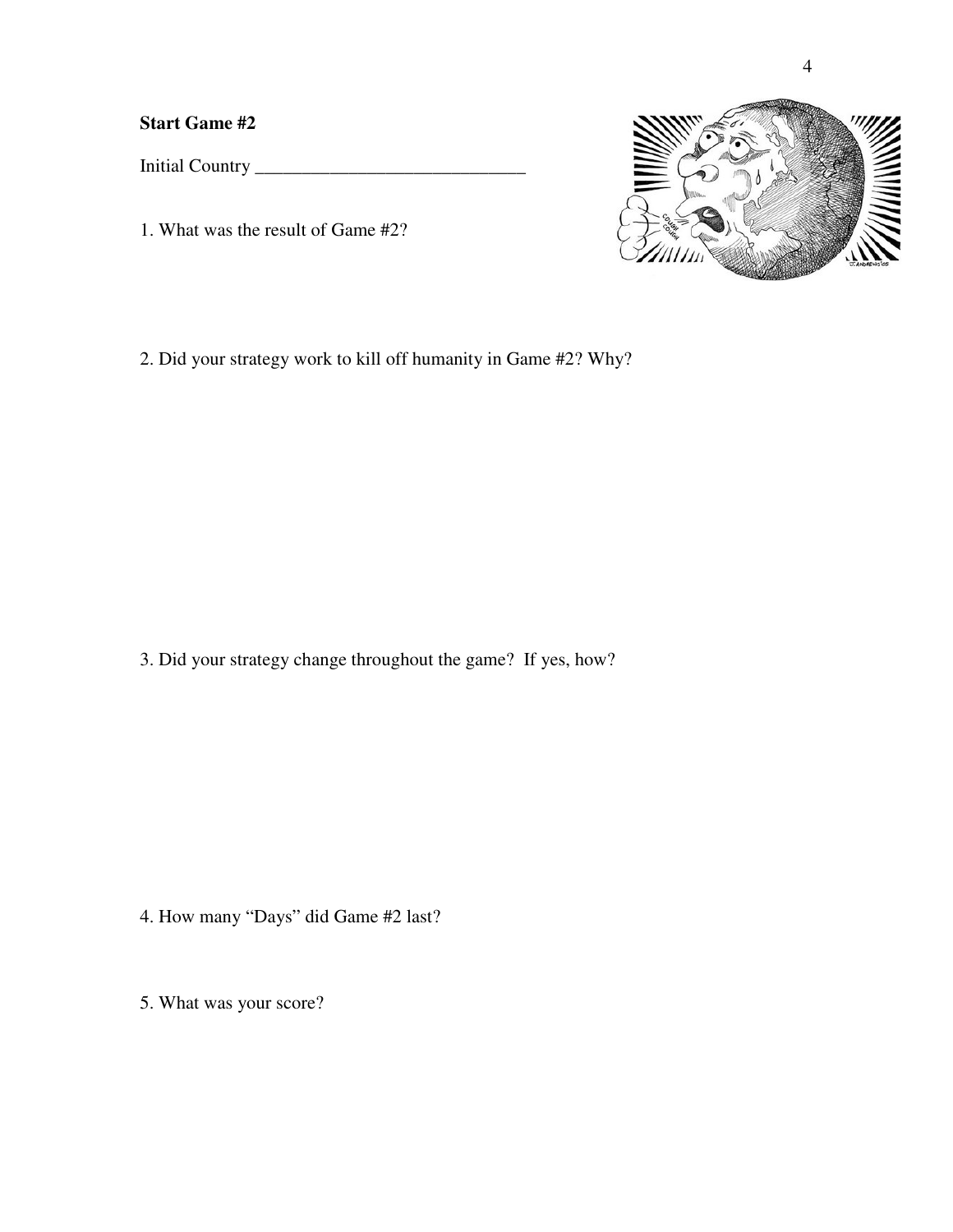5

Final Questions Regarding the Plague Inc. Game

1. Describe three "Transmission" modalities and how these may infect people.



2. Describe three "Symptoms" and how severe/lethal it is to people.

3. Describe three "Abilities" and how these are advantageous to the survival of the pathogen.